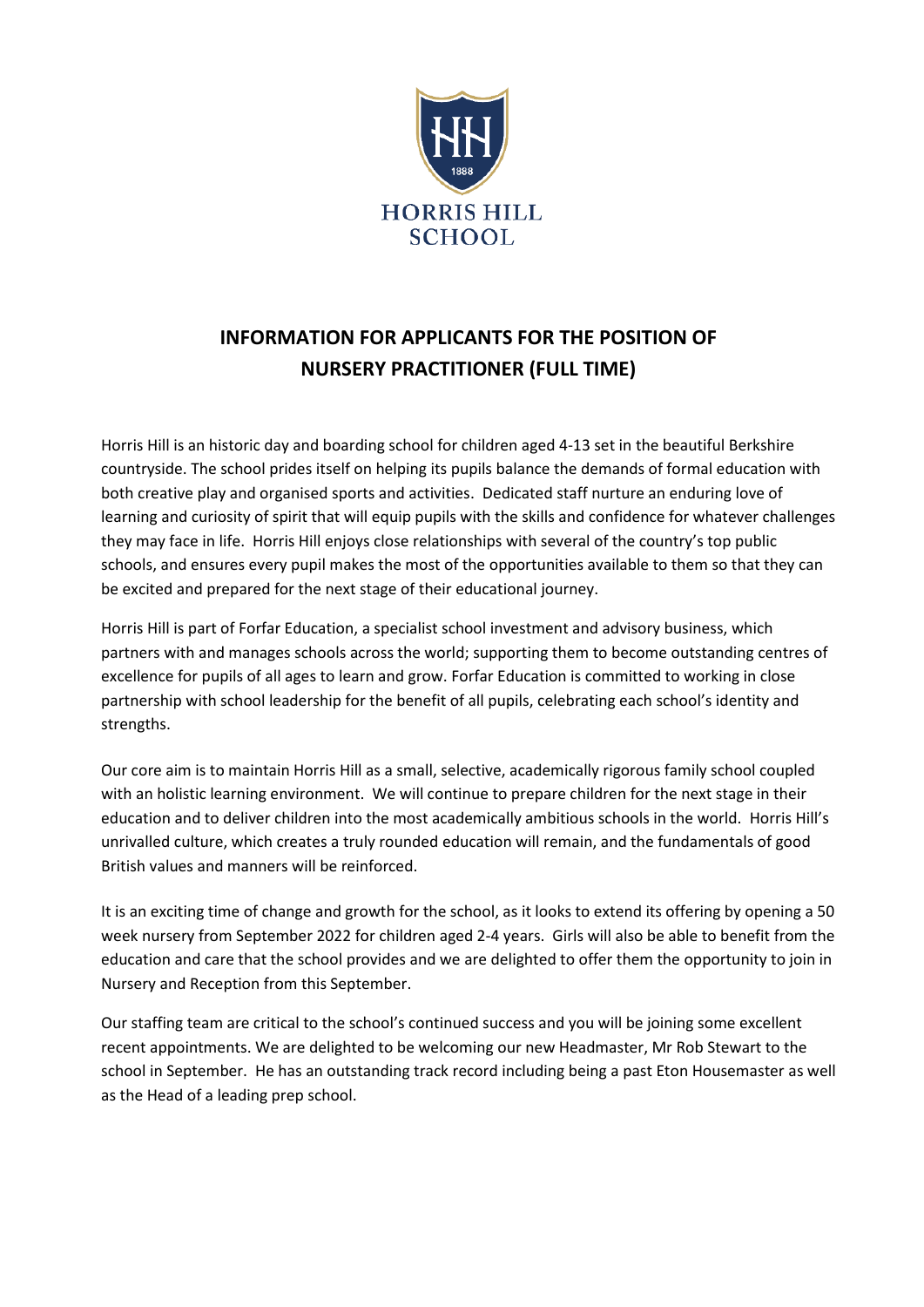# **NURSERY PRACTITIONER**

In 2019 Horris Hill Lower School flung open its doors for the first time with an approach focused on learning being thrilling, dynamic and irresistible. We are so excited to now be opening our brand new Nursery - an opportunity to start the Horris Hill journey from the age of two.

We are looking for a Nursery practitioner to encourage curiosity, a love of learning and awe and wonder embedding a foundation that will help to set children up for life. It is our goal at Horris Hill Lower School to nurture each child's unique qualities so that our children become the best that they can be and truly thrive. We are looking for a Nursery practitioner to inspire the children with magical, dynamic, enriching experiences within our nurturing learning environment. The Nursery practitioner will form an integral part of a close, innovative team determined to develop and evolve in their personal and professional development.

The Nursery practitioner must hold a relevant Early Years qualification to at least Level 3 and will be required to be paediatric first aid trained.

## **Job Description**

The job description below contains an outline of the typical functions of the job but may not be an exhaustive list of all possible job responsibilities, tasks, and duties. The core elements of the role will include the following:

- **Job role:** Nursery Practitioner
- **Reporting to:** Head of Nursery

**Purpose:** To contribute a high standard of physical, emotional, social and intellectual care for children placed in the setting. To implement the daily routine in the nursery class

#### **Key responsibilities:**

- Work with children in the setting and support their learning and development
- Work as part of the nursery team
- Liaise with Parents/carers at drop-off and pick-up.

#### **Main duties:**

- To contribute to a planned programme of activities suitable to the age range of children in conjunction with other staff;
- To seek new ideas by online research within the classroom under the guidance of the Head of Nursery or class teacher;
- To observe the children and upload observations onto Tapestry software to keep a proper record of achievement file on key children, for parents/carers;
- To contribute to the planning sheets each day;
- Work alongside parents/carers of special needs children to provide full integration in the Setting;
- Support all staff and engage in a good staff team;
- Uphold standards within the setting by adhering to all policies and procedures;
- Liaise with and support parents/carers and other family members;
- Attend out of working hours activities, e.g. training, monthly staff meetings, parents/carers evenings etc as necessary.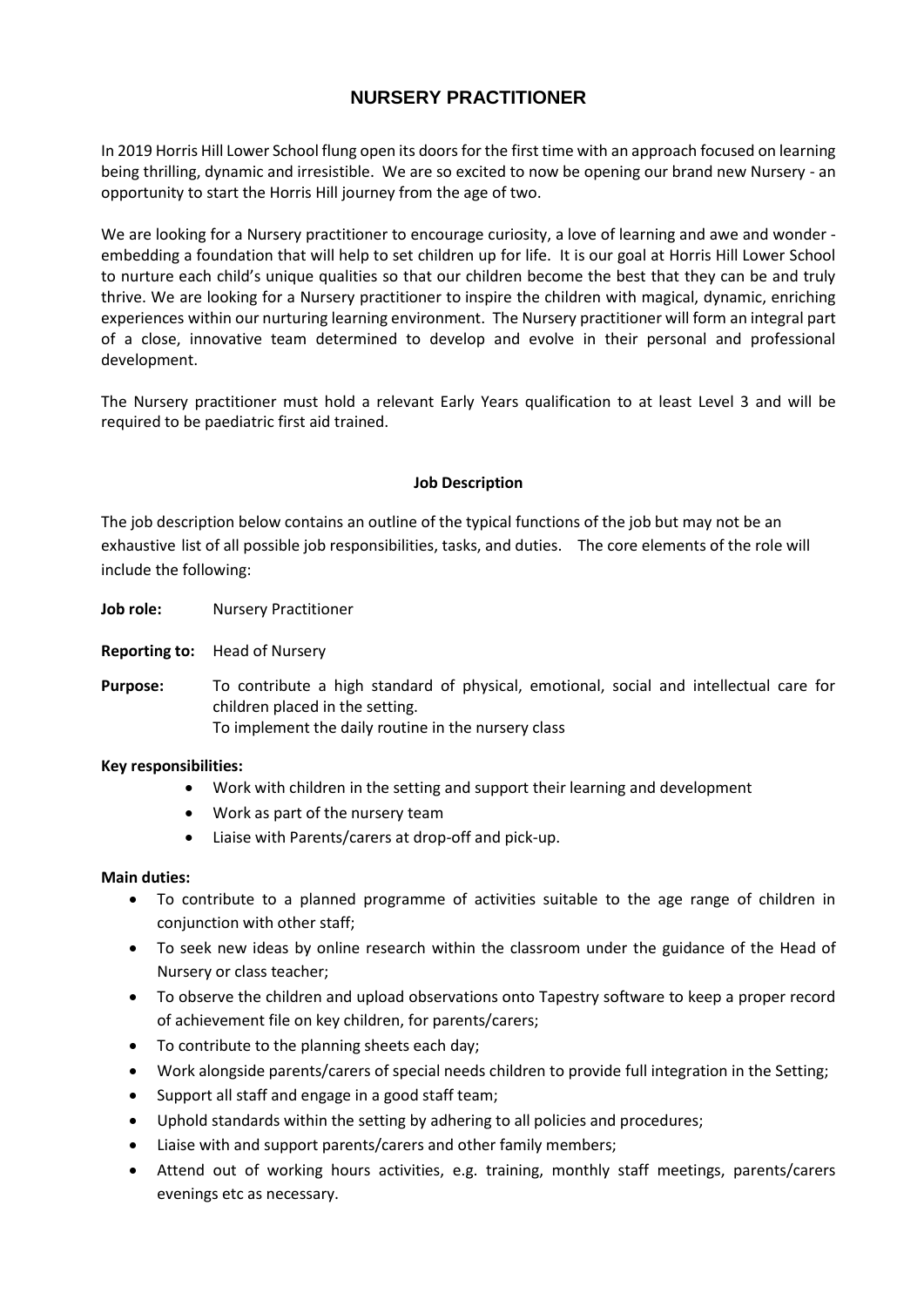- To be flexible within the working practices of the Nursery. Be prepared to help where needed, including to undertake certain domestic jobs within the Netting, e.g. preparation of snack meals, cleaning of equipment etc;
- Work alongside the Head of Lower School and Head of Nursery to ensure that the philosophy behind Horris Hill Lower School is fulfilled;
- Record accidents in Tapestry and make parents aware of any accidents;
- Look upon the Nursery and Lower School as a whole i.e. where can your help be most utilised.
- Be constantly aware of the needs of children;
- Ensure each child is collected by someone known to the Nursery;
- Respect the confidentiality of information received;
- Develop your role within the team especially with regard as a key worker;
- Ensure the safety and well-being of children at the Nursery and School by adhering to and complying with the School's Child Protection and Safeguarding Policy at all times. Horris Hill School is committed to safeguarding children and promoting the welfare of children and young people and expects all employees, workers and volunteers to share this commitment.
- Attend training and staff INSET sessions organised by the Nursery/School.
- Adhere at all times to Health and Safety legislation, and all school policies and procedures, to ensure your own safety and that of colleagues as well as pupils and visitors.

# **Specific Child Care Tasks:**

- The preparation and completion of activities to suit the child's stage of development;
- To ensure that mealtimes are a time of pleasant social sharing;
- Washing and changing children as required;
- Providing comfort and warmth to an ill child;
- To ensure the Nursery is of a high-quality environment to meet the needs of individual children from differing cultures and religious backgrounds, and stages of development;
- To be aware of the high profile of the Nursery and to uphold its standards at all times;
- To actively promote and support the safeguarding of children and young people in the workplace, ensuring Nursery and School policies and procedures are observed at all times.
- To be a role model when interacting with the children verbally and practically.

#### **Person Specification**

# **Skills and Qualifications**

- Enthusiasm for working with young children
- An interest in the care, learning and development of young children
- A commitment to the provision of high-quality childcare
- A positive approach to learning and gaining new skills through teamwork and training opportunities
- Relevant teaching assistant qualifications/experience a minimum of NVQ level 3 in childcare/education qualification
- Demonstrable levels of numeracy and literacy equivalent to GCSE (A-C)
- A positive approach to completing relevant short courses and qualifications
- An understanding of the importance of Health & Safety and Food Hygiene in the workplace
- 12 hour Paediatric First Aid (training will be provided)
- Able to use initiative, show flexibility and be adaptable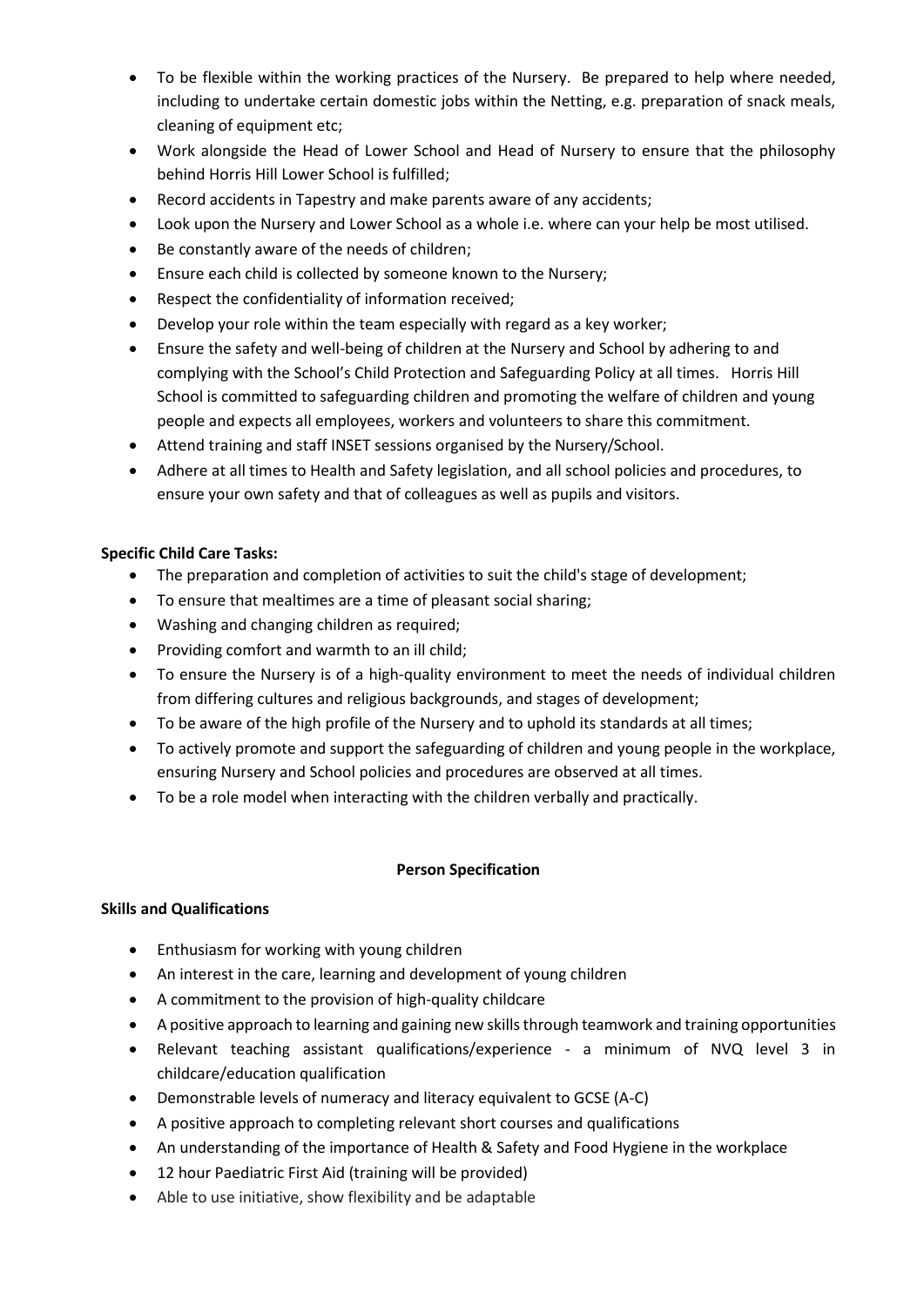### **Personal Characteristics**

- Good organisational, record keeping and planning skills
- Punctuality
- Excellent communication skills, with children, colleagues, advisors and parents/carers
- Patience
- Reliability and trustworthiness
- Flexibility occasionally working hours might be changed, e.g. if the Nursery hosts a Parents' Evening
- Able to work in small teams
- A positive approach to inclusive practice, with children and colleagues
- Must be a dependable and flexible team player
- Caring, approachable, able to engage fully with pupils, parents and staff
- Commitment to safeguarding and promoting the welfare of children

# **Conditions of Service**

Salary will be dependent on experience and is paid monthly in arrears equally throughout the year. The school operates an auto enrolment pension scheme.

Normal hours of work are 8am to 6pm, Monday to Friday, with a 30 minute break for lunch. This is a full time, year round role. The holiday entitlement is based on 25 days annual leave plus Bank holidays.

Your immediate line manager is the Head of Nursery.

A free lunch may be taken when the Kitchen is in operation. There is also free car parking on site.

The employment will be subject to a probationary period of 6 months during which time either the employee or the School may terminate the employment by giving not less than two months' notice.

# **Appointments**

The School is committed to safeguarding and promoting the welfare of children and questions will be asked at interview to assess the suitability of candidates to work with our children. A copy of the school's Safeguarding and Child Protection Policy is available to download from the School's website.

All appointments are subject to a satisfactory enhanced Disclosure & Barring Service check (including a check against the Children's Barred List) and other pre-employment screening. This includes receipt of at least two references satisfactory to the School, medical fitness, qualifications check where relevant for the post, the right to work in the UK, an identity check and a self-declaration of disqualification. Please see the School's Safer Recruitment Policy, available on the school website, for further details.

All appointments are made in accordance with our Equality policy and applicants should let us know of any special needs they may have.

#### **Recruitment Process**

Candidates are required to submit a completed application form together with a supporting letter outlining the extent to which they can demonstrate their ability to do the job and meet the criteria indicated. You should provide details of two referees and one must be your current or most recent